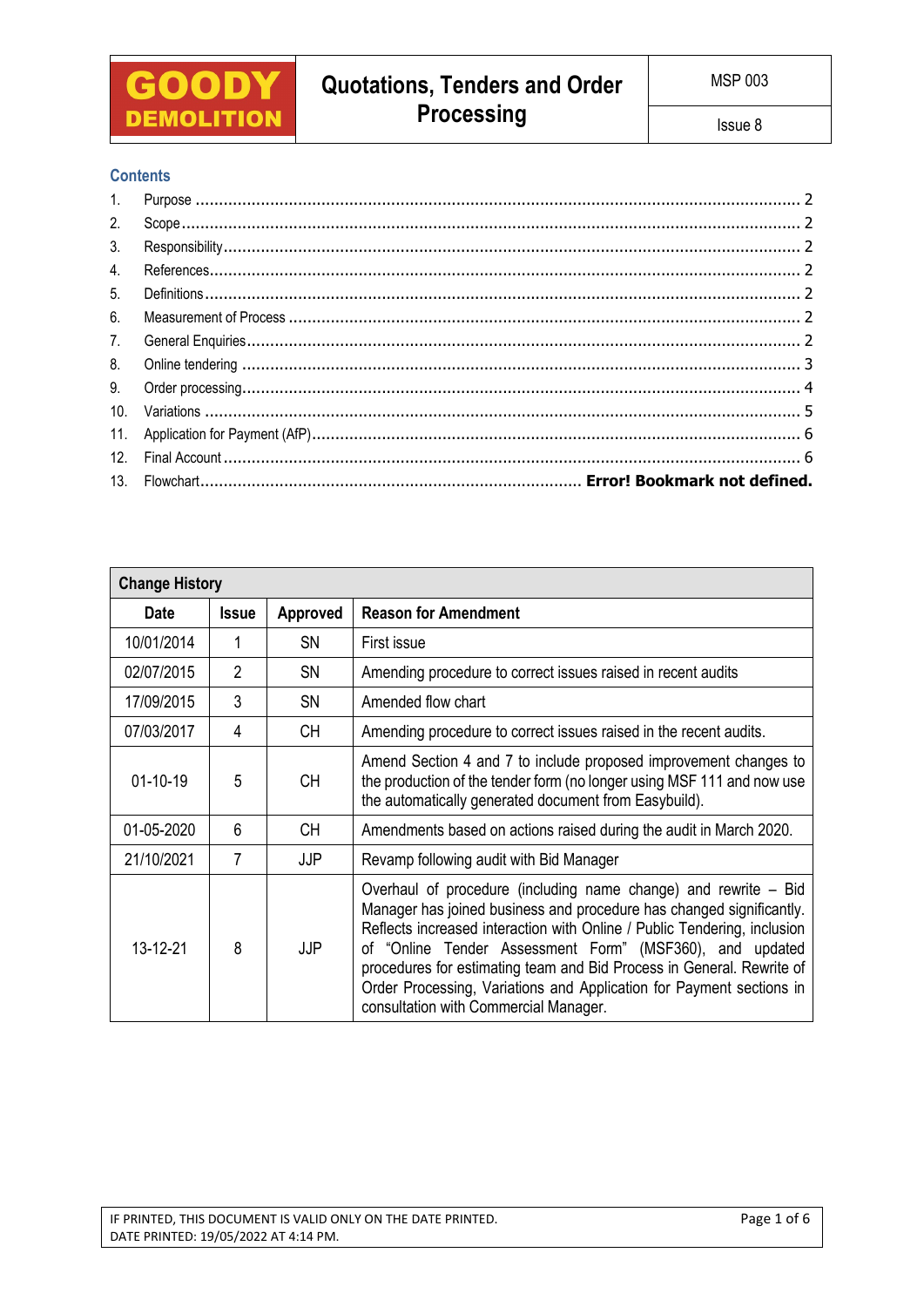

## <span id="page-1-0"></span>1. Purpose

This procedure defines the rules governing Goody Demolition's processes for quotations, tenders and customer orders and ensure customer contracts and services are set up and monitored in accordance with customer and legal requirements.

## <span id="page-1-1"></span>2. Scope

This procedure applies to all activities related to the control of the processes for quotations, tenders and customer orders and the subsequent set up and monitoring of related services.

## <span id="page-1-2"></span>3. Responsibility

The Managing Director is responsible for the implementation of this procedure.

## <span id="page-1-3"></span>4. References

| $\bullet$ | <b>Prestart Meeting Checklist</b>          |                                          |  |  |
|-----------|--------------------------------------------|------------------------------------------|--|--|
|           | <b>MSF 101</b><br><b>Tender Form</b>       |                                          |  |  |
|           | Quotation template                         | Generated by Easybuild<br><b>MSF 108</b> |  |  |
|           | VAT Reverse Charge Checklist               | <b>MSF 112</b>                           |  |  |
|           | <b>Online Tender Assessment Form</b>       | <b>MSF 360</b>                           |  |  |
|           | <b>Draft Application Template Document</b> | <b>MSF 109</b>                           |  |  |

### <span id="page-1-4"></span>5. Definitions

- 5.1. Contract Pre-Start Meeting: A meeting generally held on site with the customer (or internally without customer) to gather information to provide input into the job planning process.
- 5.2. Variation: Changes to the originally contracted works in any way, shape or form

### <span id="page-1-5"></span>6. Measurement of Process

- 6.1. The effectiveness of the enquiry process will be measured by the conversion rates of quotes to orders as well as the profitability of work taken on.
- 6.2. The effectiveness of the online tendering process will be measured not only by conversion rates of quotes to orders and profitability, but also the scores and feedback received from the client
- 6.3. The effectiveness of the ordering process will be measured by monitoring the number of nonconformances identified against this procedure and the Win / Loss ratio of tenders.

## <span id="page-1-6"></span>7. General Enquiries

- 7.1. Upon receipt of an enquiry the Administrator/Bid Manager will open a new record in Easybuild and enter all the necessary information. Easybuild will automatically allocate an EG reference number.
- 7.2. The Administrator will create a tender file (a hard copy and an electronic copy on the server) identified by its EG reference number.
- 7.3. The Administrator/Bid Manager will download all relevant documents and add a return date. A tender form will be generated (by Easybuild) and then attached to the tender file.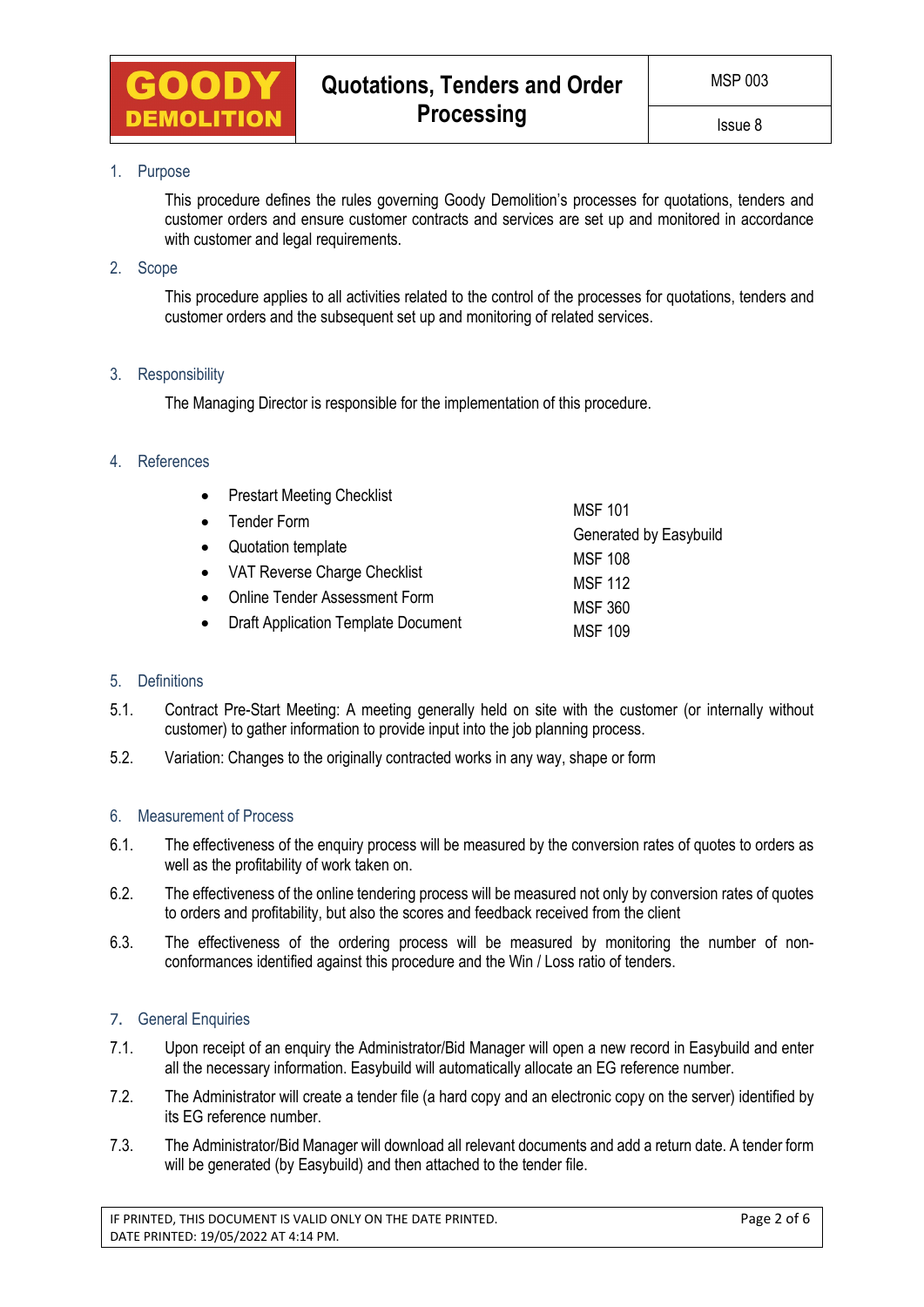

- 7.4. The Administrator/Bid Manager will also create an electronic folder on the server identified by the EG reference number and add pictures, drawings and other relevant documents to the folder.
- 7.5. General enquiries from customers will be screened by the Bid Manager to check suitability for the business.
- 7.6. The Bid Manager will review the bid requirements and note these on the tender file
- 7.7. The Administrator will respond to customers if the work is unsuitable and mark on Easybuild as "DID NOT PRICE"
- 7.8. For suitable jobs, The Bid Manager will then display the hardcopy tender file on document holders in the Estimating office.
- 7.9. The Estimators will then pick which file they are going to work on.
- 7.10. The Estimator will arrange with the customer a suitable date and time to visit the site to carry out a survey.
- 7.11. The Estimator will then price the work and produce a quotation for the work and add relevant documents (e.g. bill of quantities) to the tender file
- 7.12. If the total value of the job is over £1,000,000 the tender file will be passed to the Managing Director/Bid Manager for review and approval.
- 7.13. Once a quote has been approved/confirmed the Estimator will send a formal quotation to the customer and copy in the Administrator and Bid Manager.
- 7.14. Administrator / Bid Manager will update the Site Status on Easybuild to state "QUOTE / TENDER SENT" and subsequently update trackers and records
- 7.15. Hard Copy of Tender / Quote will be filed away in storage cabinets
- 7.16. The Estimator will at suitable intervals follow up the enquiry to ascertain the level of interest.
- 7.17. Upon confirmation of 'WIN' or 'LOSE' on the job, the Administrator/Bid Manager will update the site status field of the Easybuild record to indicate 'WON – PRESTART REQUIRED' or 'DID NOT WIN. All won jobs will be notified to the Managing Director.
- 7.18. The Estimator/Bid Manager will update EasyBuild and any trackers.
- 7.19. WON projects will then proceed to Order Processing at (9) below

### <span id="page-2-0"></span>8. Online tendering

- 8.1. Bid Manager identifies potential opportunity via online search or receives invitation from client
- 8.2. Bid Manager accesses tender documentation, creates file on server and sets up job on Easybuild to generate EG number
- 8.3. Bid Manager assesses opportunity, identifying key aspects to inform a Bid / No Bid decision
- 8.4. Bid Manager and Managing Director review assessment and decide whether or not to tender for the works
- 8.5. If a NO BID decision is made, Bid Manager will withdraw interest via the online portal and advise the Client of our decision not to tender for the works.
- 8.6. If BID decision is made, Bid Manager completes any Pre-Qualification Questionnaire / Supplier Questionnaire requirements, and carries out full breakdown / review of tender documents
- 8.7. Bid Manager then selects Tender Bid Team; comprised of Bid Manager, Estimators and Operations / H&S Team representatives, and determines deliverables and work allocations for the tender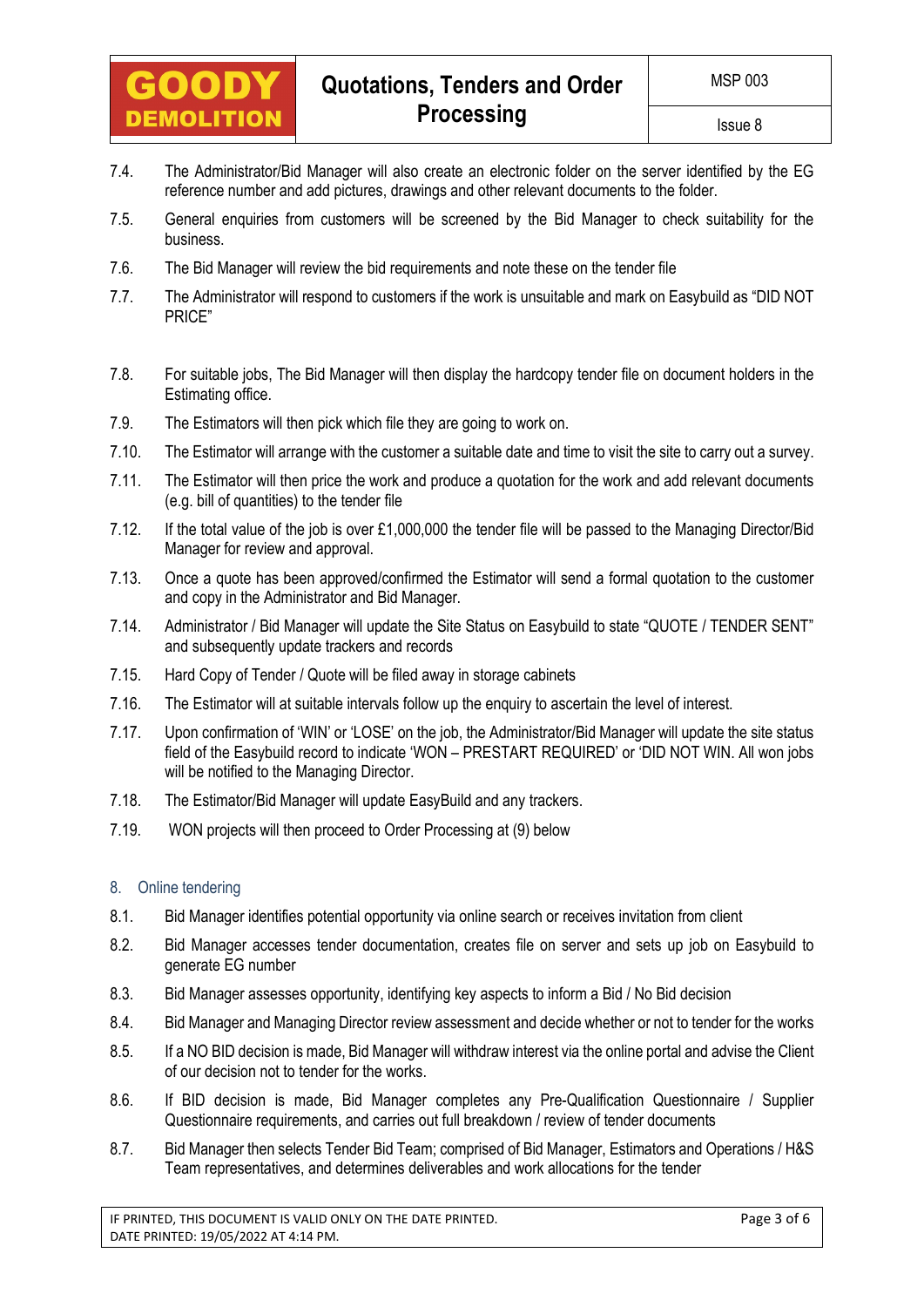

- 8.8. Bid Manager invites Tender Bid Team to kick off meeting; where requirements of the job and the tender are discussed between all parties, and key information and deliverables are disseminated amongst team by the Bid Manager. Any initial clarifications relating to tender/project scope are determined
- 8.9. Bid Manager outlines Tender Delivery Programme including dates for site visits, information collation, pricing reviews, clarification deadlines and subsequent review meeting dates
- 8.10. Bid Manager sends initial clarifications to client via online portal
- 8.11. Tender Bid Team arrange and attend site visit
- 8.12. Estimators price the works, Bid Manager creates written content / qualitative responses with input from H&S / Operations Team
- 8.13. Mid-Tender review meeting is hosted by Bid Manager. This meeting must always be held prior to the deadline for closure of clarification requests. Progress reports delivered from all parties, schedule amendments are confirmed where required, final clarifications advised and date for pre-submission review confirmed with all parties
- 8.14. Bid Manager sends final Clarifications to client via the online portal
- 8.15. Tender Deliverables completed by all parties and collated by Bid Manager
- 8.16. Ongoing review of any answered clarifications or addendums / amendments by all parties
- 8.17. Pre-Submission review meeting is hosted by Bid Manager Pricing is checked and approved and submission document is finalised
- 8.18. Bid Manager uploads completed submission to tender portal and confirms to Bid Team and Managing Director that it has been received by the Client
- 8.19. Bid Manager updates Easybuild to show "QUOTE / TENDER SENT", saves copies of all submitted documents on the server, updates trackers and saves submission confirmation to server
- 8.20. Bid Manager then periodically checks portal for any updates on the tender process
- 8.21. Bid Manager will coordinate team members to answer any clarifications that may be received during the tender evaluation period
- 8.22. If Unsuccessful, Bid Manager Updates Easybuild to confirm "DID NOT WIN"
- 8.23. If Successful, WON projects will then proceed to Order Processing at (9) below

### <span id="page-3-0"></span>9. Order processing

- 9.1. When a job has been won, Estimator who sent quote / Company Contact who received notification will send email to GDL Administrator, Commercial Team and Accounts Department asking for the Tender Enquiry to be converted to a Live Project, and change the status of the job on Easybuild to "WON – Prestart Required"
- 9.2. Administrator or Accounts Team Member will update the Easybuild record to show job has been won as per request at 9.1
- 9.3. Easybuild will then generate a "G Number" representing the Project; this replaces the "EG Number" denoting a tender ("EG Number" is still shown on easybuild record for reference.)
- 9.4. Administrator sends email to wider business (Managing Director, Operations Department, Commercial Team, Estimating Department, Bid Manager) stating the "G Number" and initiating the further process to commence the project ("G Number" will be used on all electronic correspondence relating to the project)
- 9.5. Commercial Manager / Quantity Surveyor will send "VAT Reverse Charge Checklist MSF 112" to client for completion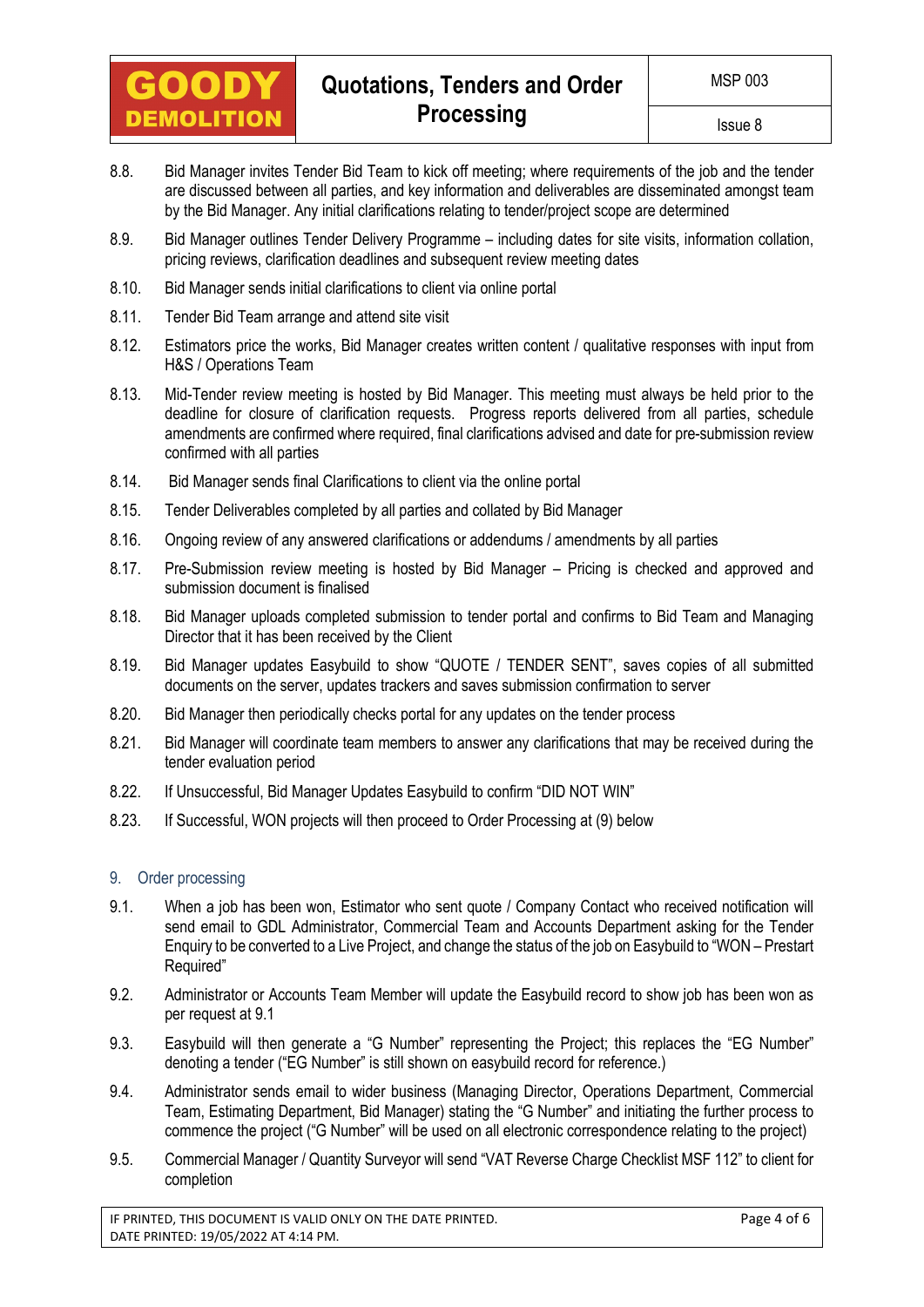

- 9.6. Commercial Manager will decide if job requires "Yellow Live Project Folder" in hardcopy (usually for larger / more complex jobs) or just requires a digital folder created on the system
- 9.7. Administrator then creates required folders and saves all pertinent information / documentation within them
- 9.8. As Project progresses, all team members involved with the works will continually save any Project-Relevant information to the folders created at 9.7
- 9.9. Commercial Team will save Job Authorisation from Client to folders where it has already been received. Where it has not they will contact the Client and request it be sent ASAP to confirm Official Order for the works.
- 9.10. Pre-Start / Pre-Order Meetings will then be arranged as required, both internally and/or with Clients. The purpose of these is to run through requirements of the Project, enable Project Team to produce RAMS and legislative documentation, Submit Statutory Notices, and determine resource allocation. These meetings may involve on-site walk rounds or round-table meetings, with level of staff involvement determined by size, value and complexity of the project.
- 9.11. The Quantity Surveyor will then usually place Sub-Contract orders, though the Estimator / Contract Manager will also place these where necessary.
- 9.12. Estimator and Contract Management Team agree on-site commencement date with Client.
- 9.13. Commercial Team, upon receipt of Contract / Order Documentation, will then review this with the Estimating Team to ensure all details are correct, and check prices to ensure they correlate with the actual submitted value for the works.
- 9.14. Commercial Team / Managing Director / Estimating Team as required will then sign and return the Contract / Order Documentation in the form in which it was issued (Hardcopy / Digital "Docu-sign" etc.)
- 9.15. Once all documentation has been completed, orders have been placed and project details confirmed between all parties, the job will then be clear to commence and status on Easybuild will be changed to "Project Documents Completed", indicating it is ready to begin works on site on the agreed date.

### <span id="page-4-0"></span>10. Variations

- 10.1. Variation requests can come in a variety of ways; Site Manager advising on-site operatives or client representative, formal request from Client to GDL to change scope of works, formal request from GDL to Client to change scope of works. In essence though they are all defined as such: "Changes to the originally contracted works in any way, shape or form"
- 10.2. It is important to note that Variations work both ways: Client to Contractor AND Contractor to Client
- 10.3. Level of Formality in relation to variations is dependent on: size / scope of project, size / scope of variation, channels for communication, requirements for additional resource, details of site, contractors /  $3<sup>rd</sup>$  parties involved or simply preference of Client / GDL representative.
- 10.4. Variations may be as simple as verbal instruction, through to text / email or formal letter / order variation form.
- 10.5. Variations from any source will be sent through the Commercial Team for collation and to be factored into the adapted value of the works.
- 10.6. Commercial Team will seek confirmation / agreement of any variation amount before applying it to the account for the Project
- 10.7. Variations will be charged to the Client within the monthly Application for Payment for the term in which the works were carried out